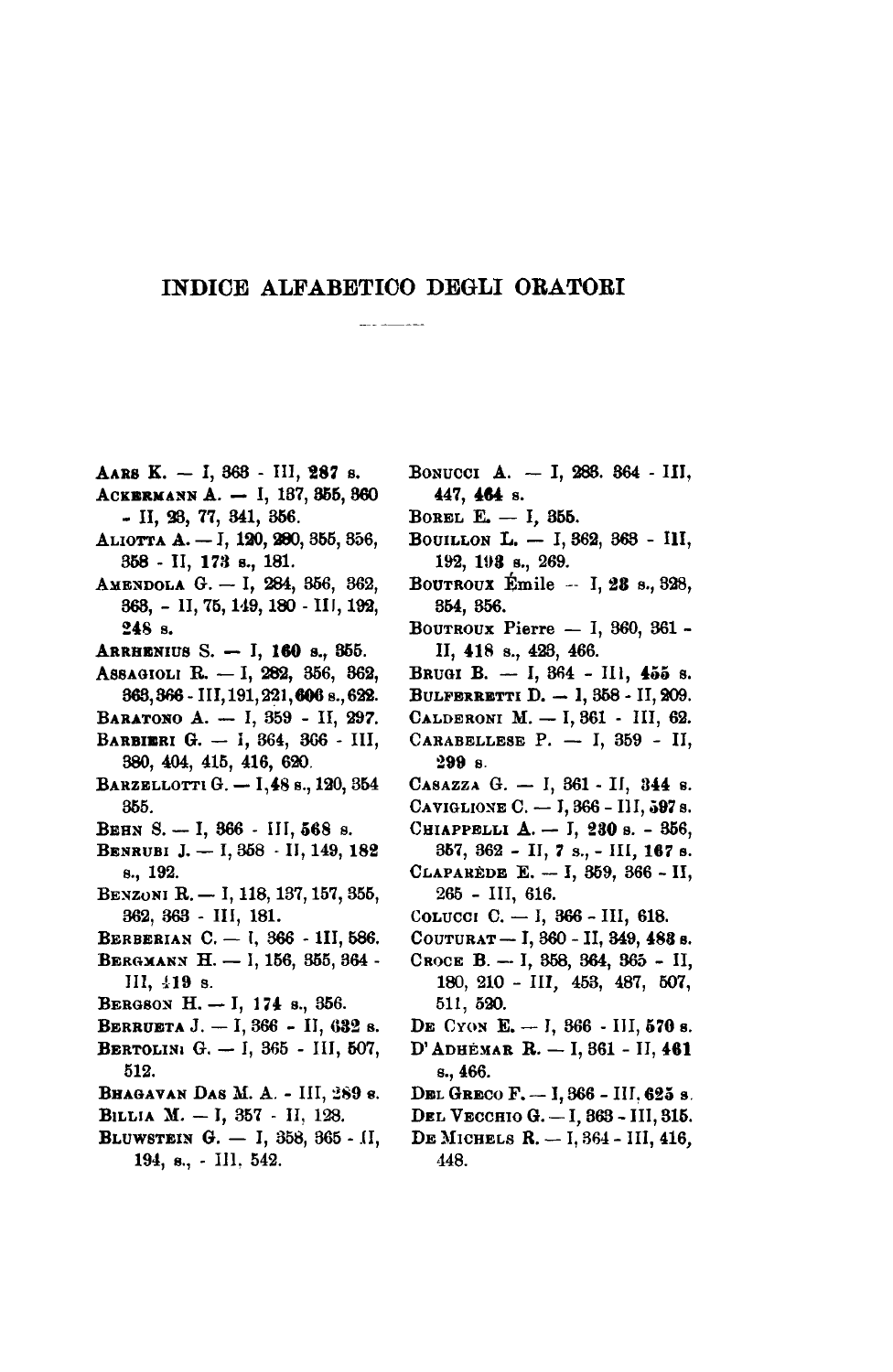- D'ERCOLE P. I, 361 III, 75 s. DE ROBERTY E - I, 115, 155, 355, 358, 364 - II, 23, 202 - III, 403, 410, 448. DE RUGGIERO G. - I, 360 - II, 331 s. DEUSSEN P. - I, 359, 362 - II, 272 s., 280, 310 - III, 213. DE WULF M. - I, 358 - II, 228 s., 232. DINGLER H. - I, 360 - II, 325 s., 330. DONATI B. - I, 364 - III, 380, 448. DONISELLI - I, 366 - III, 581. DöRING - I, 285, 356, 361. D'ORS E.  $-$  I, 361 - II, 452 s. DRIESCH H. - I, 357 - II, 77, 110 s., 116, 156. DUPREEL E. - I, 358, 364 - II, 192, 232 - III, 406 s. DURKHEIM E. - I, 99 s., 120, 355. DYROFF A. - I, 359 - II, 259, 260 s., 264. EHRENFELS C. - I, 362 - III, 148 s. ELSENHANS T. - 1, 359, 365 - II, 187, 192, 202 - III, 588 s., 542. ENGELMEYER  $K. - 1.366 - III$  $582$  s.,  $587$  s. ENRIQUES Federigo - I, 5 s., 277,  $327, 328, 331, 354, 356, 360 - H,$ 357 s. ENRIQUES Paolo - I, 363 - III, 247. FALTER G. - I, 362 - II, 244. FERRANDO G. - I, 362, 363 - III, 192. FERRARI G. M. - I, 366, III, 621. FILOMUSI - GUELFI F.  $-$  I, 363,
- 364 III, 317 s., 381, 404, 448. FISCHER O.  $-1$ , 365 - III, 489 s. **FORMICHI C.** - I, 362, 363 - III,  $215$  s., 269.
- FOUCAULT M.  $-$  I, 365 III, 543 s. FULLERTON G.S. - I, 365 - III, 542.
- GANEW V.  $-$  I, 364 III, 381.
- GEBHARDT C. I, 359 II, 263. GEMELLI A. - I, 137, 355, 357, 366
	- II, 25 s., 77 III, 581, 618.
- СОВLОТ Е. I, 360 II, 337 s., 342, 417. GOLDSCHEID R. - I, 156, 355. GOMPERZ H. - I, 156, 285, 355, 356. GOTTESMANN B. - I, 857 - II, 84 s. GRANGER F. - I, 359 - II, 311 s. НАСКЕВ Г. - I, 366 - III, 566 s. HAMANN R. - I, 365, III, 488. HESSENBERG G. - I, 157, 285, 355, 356. ITELSON G. - I, 328, 356, 359, 360 - II, 115. JONES E. E. C. - I, 350 - II, 440 в. JUNG E. - I, 362 - III, 182 s. JUVALTA E. - I, 861, 862 - III, 63, 117 - III, 476 s., 489. VON Kármán M. - I, 138, 329, 355 356, 361, 362 - III, 64 s. VON KEYSERLING  $H. - I$ , 116, 155, 310 s, 355, 356. КLEINPETER Н. - I, 156, 285, 355, 356, 360 - II, 341. КОNNERTH Н. - I, 362 - II, 245. KOHLER J.  $-$  I, 364 - III, 411. KOZLOWSKI W. - I, 116, 355, 364 II, 23 - III, 384 s., 452. KüLPE O. - I, 21, 41 s., 354, 359 II, 310. KYLEN H. - I,  $359 - II$ ,  $315$  s. LABRIOLA T. - I, 364 - III, 447. LALANDE A. - I, 361 - II, 377 s. LANGEVIK P. - I, 198 s., 356. LECLERE A. - I, 285, 356, 363 - $-$  11, 202 - 111, 259 s., 275. LEON X. - I, 359 - IJ, 281 s. LEVI ALESSANDRO - I, 358, 363 III, 347 s. LEVY HEINRICH-I, 362 - III, 244. LIMENTANI L. - I, 362 - III, 120 s. 131.
- Losacco M. I,  $358 -$  II,  $150 s$ . 156.
- LOSSKIJ N, I, 366 III, 550 s. LOURIE S. - I, 360 - II, 330.

680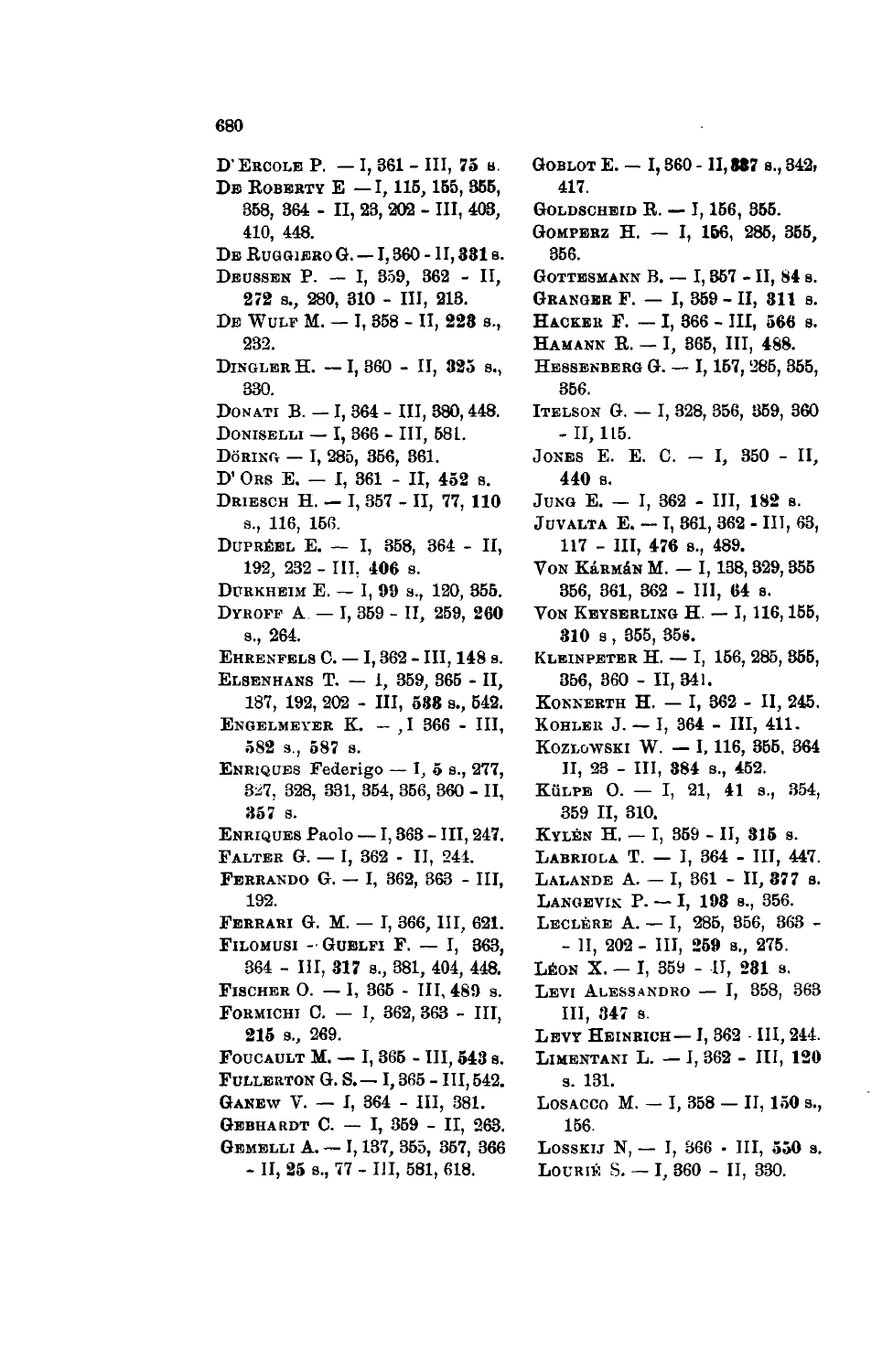- LOWTSKY H. I, 278, 856.
- LUBECKI C. I, 362, 364 III, 191, 412 s.
- LUTOSLAWSKI W. I, 115, 154, 855, 362, 363, 364 - III, 186 s., 192, 214, 246, 449 s., 453
- MACKENZIE W. I, 858 II, 114, 157 в.
- MARESCA M. I, 313 III, 282 s.
- MASSON-OURSEL P. I. 358 II,  $165$  s.
- Миномс А. I, 362 III, 182 з.
- MELLI G. II, 280.
- MEYER M. I, 363 III, 276 s.
- Мимоссии S. I, 363 III, 286.
- MONTANARI A. I, 366 III, 619. MUIRHEAD S. I. H. - I, 361, III,
- 98 s.
- NADALINI E. I, 1, 354.
- NARDI D. I, 362 III, 190.
- NELSON L. I, 119, 154, 255 s.,  $286$  s.,  $355, 356, 366$  · III,  $559$ .
- OLLION H.  $-$  I, 359 II, 266 s.
- OSTWALD W. I, 215 s., 356.
- PADOA A. I, 281, 356, 360 -II, 330, 340, 350 s., 356.
- PAGANO A. I, 363, 364 III, 874 s., 382
- Равові В. I, 118, 355, 358 · II, 144 s., 355, 358.
- PASTORE A. I, 360 II, 418.
- PATRICK M. I, 358 II, 288 s.
- PEANO G. I, 360 II, 348 s.
- PECSI G. -- I,  $360$  II,  $379$  s.
- PEILLAUBE E., I, 365, 366 III, 620.
- PEROZZI S. I, 364 III, 422 s.
- PIKLER J.  $-$  I, 280, 356.
- POINCARÉ H. I, 121 s., 355.
- PRABHU DUTT SHASTRI I, 158, 355, 362, 368, 366 - III, 204 s., 619.
- PULLE F. I, 362 III, 165.
- PUNTONI V. I, 3, 327, 354, 356.
- REY A. I, 357, 360 11, 16 s., 23, 418.
- **Евтмоно А. I, 858 II, 211 s. Вівггинт J.** -- I, 282, 356, 359 - II, 807 s., 810.
- RIGNANO Е. I, 366 III, 649 s.
- ROMAGNOLI  $A. I$ , 865 III,  $509$  s.,  $512$ .
- ROUSTAN D. I, 366 II, 404 s., 417, 418.
- RUGB А. I, 245 s., 282, 856, 359, 362, 366 - II, 244, 265 - III, 559.
- RussELL E. S. I, 360 424 s.
- SAFFIOTTI U. I, 365 III, 640.
- SAVELLI R. I, 353 II, 208 s.
- SCHILLER F. C. S. I, 140 s., 158, 27J, 355, 356.
- SCRABA G. D. I, 364 III, 389 s., 405.
- SELZ  $0. I$ , 357 II, 99 s.
- SEMERIA  $G. I. 363 III.$ 269, 275.
- SOURIAU P. I, 365 III, 504 s., 507, 508.
- STAMMLER R. 1, 364 III, 471 s.
- STARK S. I, 363, 365 III, 247, 542.
- STEINER R. I, 363. III 224 s.
- STERNBERG K. I, 862 II, 288 s., 245.
- STOUT G. F.  $-$  I, 72 s., 355.
- STRASZEWSKI I, 359, 362 II, 115, 265, 280 - III, 192.
- STROH A. H. I, 359 II, 290 s.
- TAROZZI G. I, 361, 362 III, 8 s. 118, 131, 482, 483.
- TAURO G. I, 365 III, 527 s
- TELLINI A. I, 360 II, 349
- Tocco F.  $-$  I, 82 s., 355.
- TORREFRANCA F.  $-$  I, 365 III, 512, 513 s., 521.
- Твевитесн А. I, 278, 356, 361,  $363$  - II, 467 s. - III, 247.
- UHLIR A. I, 364 III, 451.
- UNOLD J. I, 357 II, 180 s.
- VACCA G. I, 360, 361 II, 330, 341, 423.
- VAIHINGER H. I, 297, s., 356